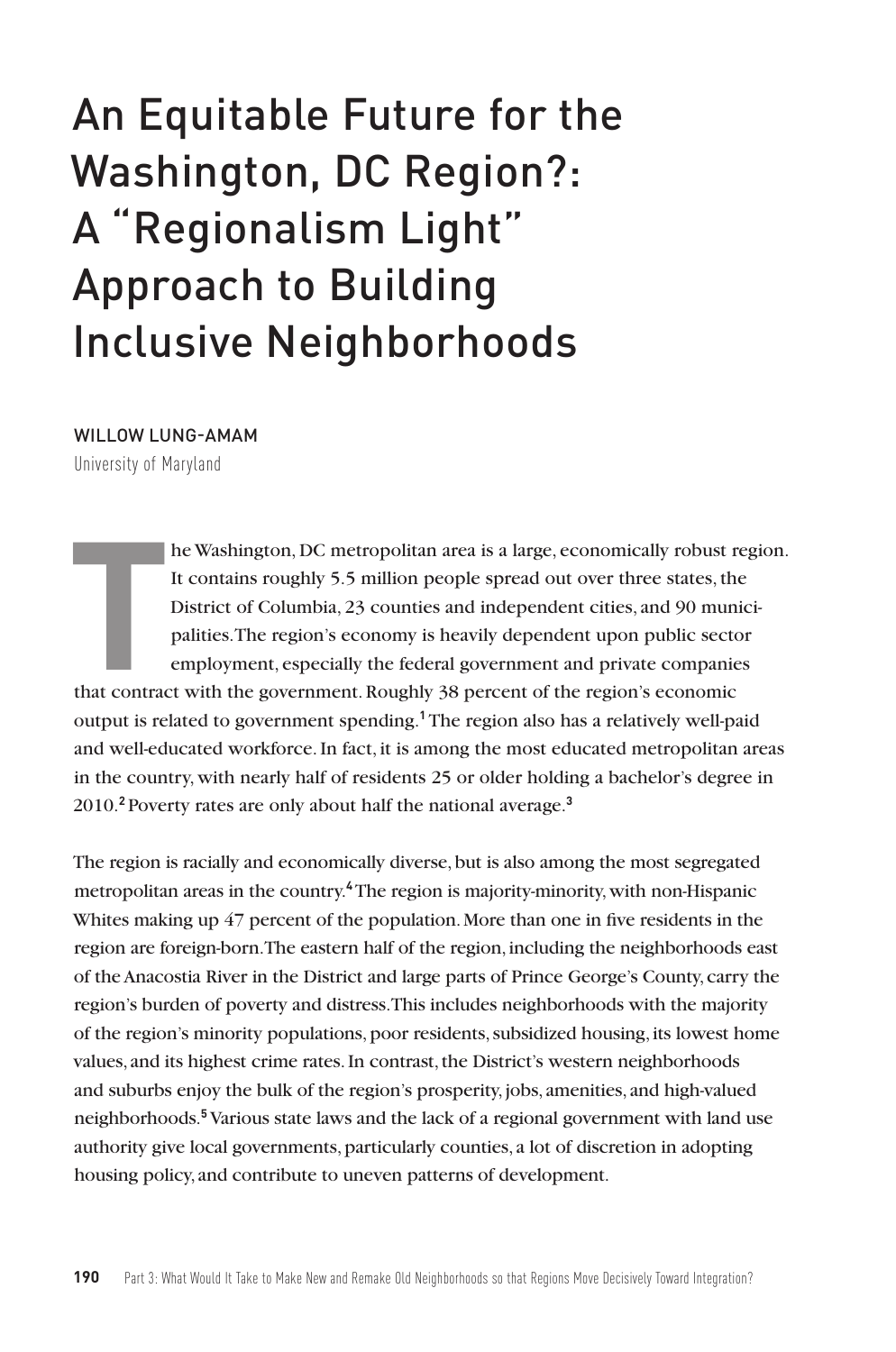The Washington, DC region is also one of the most expensive places in the country to live. In 2013, the median house price was over double that of the nation and median rents were over 60 percent higher.**<sup>6</sup>** While the region is among the wealthiest in the nation, more than a third of households spend more than 30 percent of their income on housing. Not surprisingly, those at the bottom are the most cost-burdened. In the District, 64 percent of the lowest-income residents devote half or more of their income to housing.**<sup>7</sup>** Tens of thousands remain on the waiting list for public housing and rental vouchers. As of December 2016, both lists were closed. Scores of homeless families fill the region's shelters, which lack thousands of beds.**<sup>8</sup>**

In recent years, the housing crisis has been exacerbated by sharp demand for new housing combined with a constrained supply, particularly after the Great Recession. Young, educated professionals have moved into the region's most popular neighborhoods, largely inside the District. Between 1990 and 2010, the region grew by 37 percent, outpacing all other northeast metro areas. In the District, new residents have reversed decades of population loss while also pushing up property values and rents. Between 2000 and 2015, the average year-end sale price of a home in the region increased by 118 percent and as much as 275 percent in the District, compared to only 53 percent nationwide.**<sup>9</sup>** The vast majority of new units catered to higher-income renters and homeowners. These trends have led to the direct and indirect displacement of many long-term residents and have helped to push poverty into the most disadvantaged neighborhoods in the District and its inner and outer suburbs.**<sup>10</sup>**

What would it take to remake neighborhoods to move the region toward integration by race and income in the next few decades? In this paper, I propose strategies that build towards regional housing policies and plans, but also recognize the tough political realities of making regionalism work. This "regionalism light" approach stresses the need for broader adoption of and coordination across policies that are currently working at the local level while also building upon promising regional inroads. While regional cooperation on housing policies and planning has been by far the exception rather than the rule in the US, the Washington, DC metropolitan area has already made progress where many have failed. Given the strength of the region's economy and its progressive municipalities, who are already national leaders on affordable housing issues, it is well-poised to continue to do so.

## **INCLUSIVE HOUSING GROWTH AND PRESERVATION STRATEGIES**

While many different tools could be used to build more inclusive neighborhoods in the Washington, DC region, the protection and the production of affordable housing is key given the region's current affordability crises. I focus on four strategies that can break down barriers to housing inclusion in existing neighborhoods as well as build a strong platform for current and future residents to be a part of the region's continued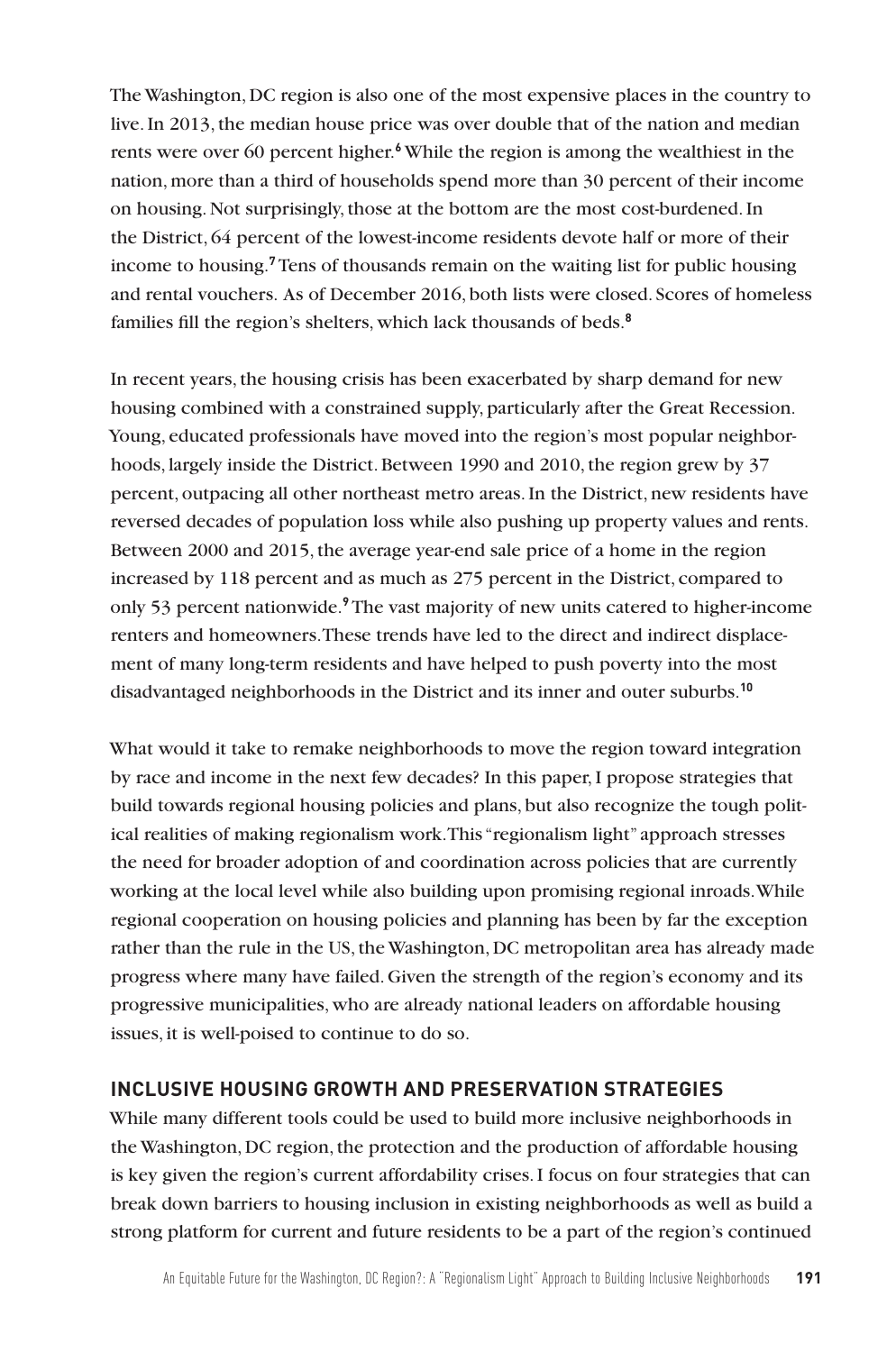growth and prosperity. These are to preserve existing affordable units through aggressive anti-displacement strategies; capture land value to produce new affordable housing, especially near transit; increase the density and diversity of suburban housing; and tackle the region's stark east-west divide with fair-share policies.

## **Preserving What We Have through Aggressive Anti-Displacement Strategies**

One of the most significant challenges that the DC region faces is preserving its existing stock of affordable housing in the midst of intense market pressures. The District, for example, had about half as many low-cost rental units in 2013 as it did in 2002.**<sup>11</sup>** To combat these trends, the region needs a more strategic approach to preserving existing subsidized and "naturally occurring" affordable units, and more aggressive anti-displacement measures that will keep existing low-income renters and homeowners in place.

The District has a good system to monitor and preserve existing subsidized units that can be strengthened and adopted more widely across the region. The DC Preservation Network is comprised of representatives from city housing agencies, the US Department of Housing and Urban Development (HUD), community-based organizations, and affordable housing developers. It maintains a database of assisted multifamily properties, organizes tenants, and reaches out to owners and managers to preserve affordable units in properties at risk of losing their subsidies. The city should redouble their efforts and coordinate their actions to prioritize those properties that receive federal subsidies, serve vulnerable populations, and maintain economic diversity in neighborhoods.**<sup>12</sup>** The Metropolitan Washington Council of Governments (MWCOG), the region's metropolitan planning organization, should organize a regional network to play a similar function and act as a central repository for monitoring and prioritizing affordable housing preservation strategies.

Preservation strategies are also needed for "naturally occurring" or market-rate affordable housing units. Municipalities that have been successful preserving the affordability of these units, such as Cook County, Illinois, have done so by incentivizing landlords to retain below-market-rate units with tax abatements and exemptions. To ensure that market-rate units are kept not only affordable, but also in good repair, such efforts should be combined with programs that focus on code enforcement and assistance for housing repairs. Recent initiatives in Montgomery County to conduct annual inspections of all rental units and adopt stricter penalties for code violations, and DC's loan program to eliminate safety and environmental hazards, are important local precedents.

Other anti-displacement tools that the region already has in place are strong tenants' rights policies, including regulations regarding condominium conversions, sales of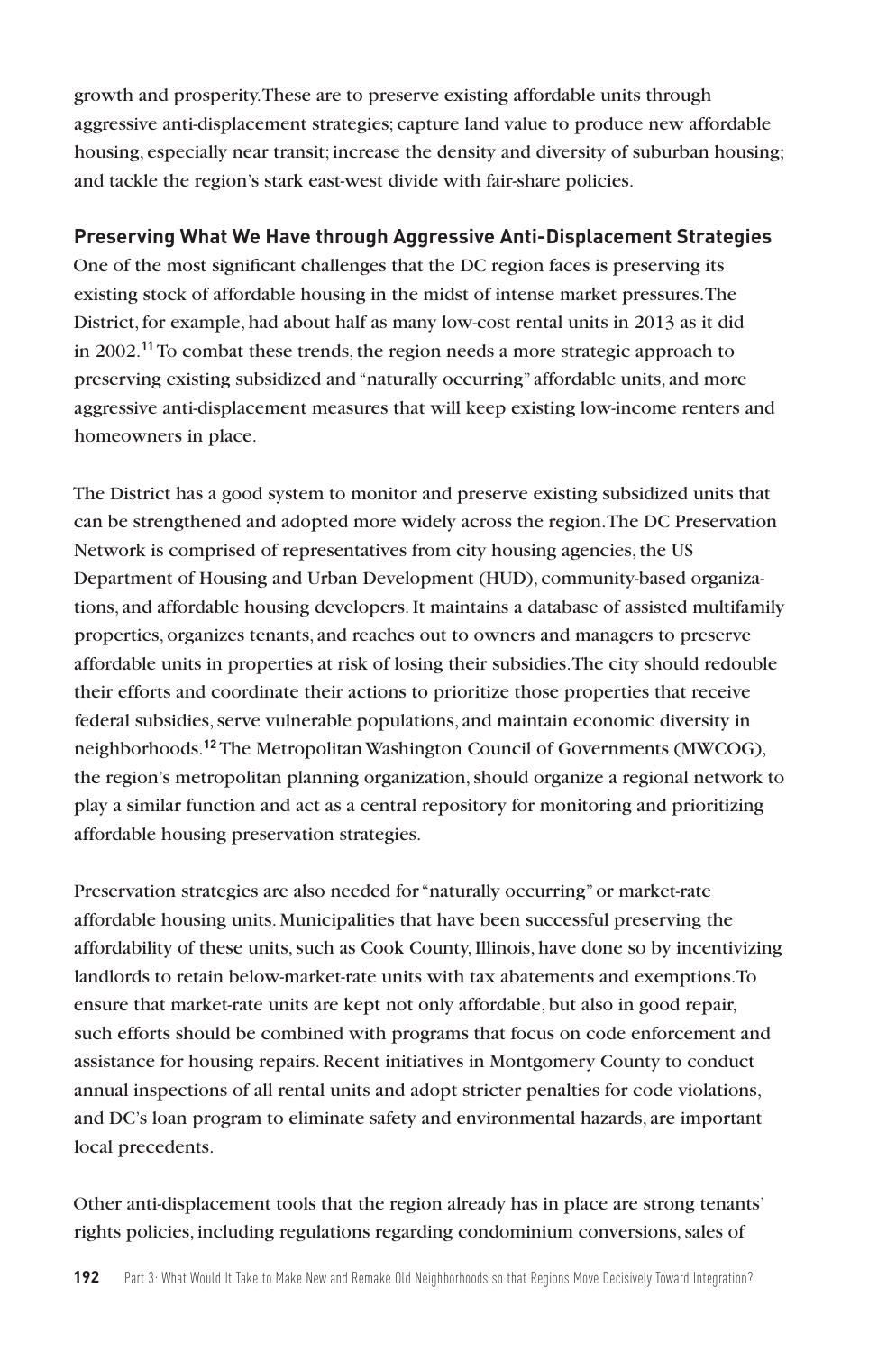rental properties, and rent control. Currently the District, Montgomery County, and Prince George's County are among the only jurisdictions in the country with laws that allow tenants or municipalities to purchase properties before landlords can offer them to outside buyers. In DC, the city pays nonprofits and legal advocates to advise tenants who want to purchase their properties and provides low-interest loans to help them make an offer. This program has had widespread success, saving approximately 7,500 affordable units in the District since its founding in 1978, including in some of the city's hottest neighborhoods.**<sup>13</sup>** However, in recent years, funding for the program has decreased while development pressures have increased, leading to a reduced number of tenant purchases.**<sup>14</sup>** DC's suite of tenant protections also includes rent control. However, it largely applies to units built before 1975, affects only landlords with more than four units and existing tenants, and has various loopholes that allow landlords to push up rents.**<sup>15</sup>** Stricter provisions for existing rent control and right-of-first-refusal regulations as well as additional funding for the latter are needed to slow the tide of displacement, particularly within the District.

On the regional front, MWCOG has little leverage to force local governments to adopt stricter rental laws, but many municipalities may be willing to sign on to a regional tenant's bill of rights. Adopted in DC and Montgomery County, these bills include provisions for ensuring home health and safety as well as combatting predatory rental practices that help advocacy groups hold municipalities accountable for adopting stronger tenant regulations.

For homeowners, tax relief and other forms of assistance designed to help residents stay in place need to be more aggressively adopted and funded. Tax relief policies generally benefit residents who have lived in their homes for a number of years by deferring property tax increases until they sell. Many jurisdictions in the region have such policies, but DC's policy is the most aggressive. Through the homestead deduction, it provides tax relief to residents who own their properties as a principal residence by limiting the amount of annual increase, with greater limitations for seniors and the disabled. The District also provides a refundable property tax credit to lower-income homeowners *and* renters. Other policies provide assistance for maintenance and repair costs that can cause elderly and low-income homeowners to sell their properties. In DC, such measures also need to be extended to families with multiple children, who find it increasingly difficult to remain in the city.

## **Capturing the Market in the Region's Most Valued Land**

While the federal government provides local governments with critical affordable housing funding, these sources have been declining for decades and are insufficient. Municipalities have to come up with additional funds to meet demand, especially in expensive, high-growth regions like metropolitan Washington. A significant opportunity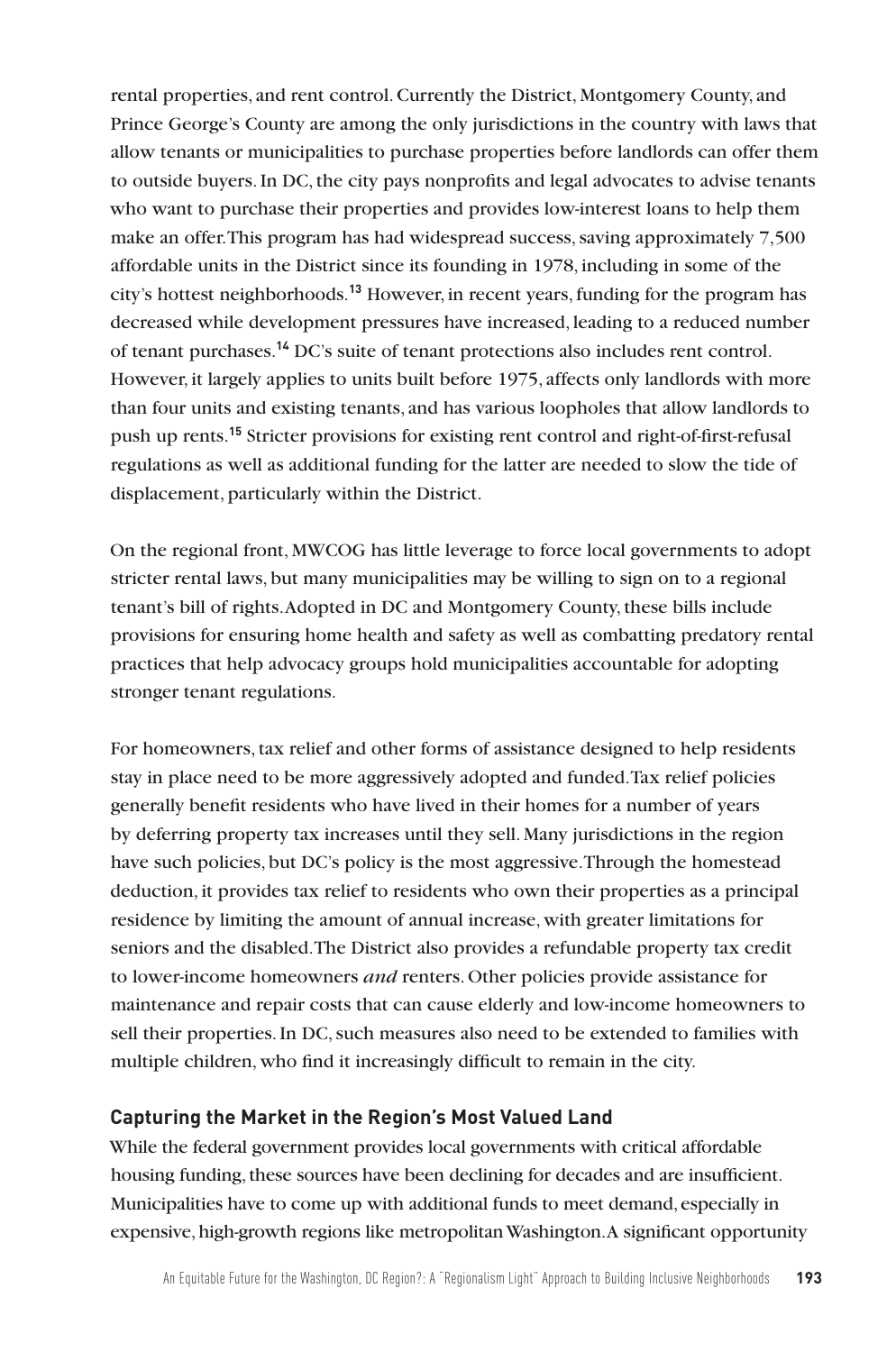lies in capturing more property market value and better directing those funds into affordable housing near the region's most valued land, especially near transit.

Various municipalities, including the District, Montgomery County, Fairfax County, Arlington, and Alexandria have local housing trust funds, but they lack consistency in how and the extent to which they are capitalized. While some have dedicated funding sources, others rely largely on voluntary developer contributions. Some have invested heavily in their funds, as in the case of DC's \$100 million investment in 2016, while others' investments have been more limited, as in the case of the City of Alexandria, which has collected only about \$33 million over its fund's nearly thirty-year history.<sup>16</sup> Existing funds should require dedicated funding sources that take advantage of the region's growth, such as deed, recordation, and property tax revenues; they should be supplemented by, not reliant upon, voluntary contributions.

The region also needs non-municipal revenue sources not tied to local governments. In 2002, MWCOG was among the first US metropolitan areas to establish a regional housing trust fund. The Washington Area Housing Trust Fund (WAHTF) leverages corporate contributions to provide low-interest loans to affordable housing developers throughout the region. While that fund is largely defunct, in recent years Washingtonarea philanthropies, nonprofits, and businesses have established similar funds. Since 2014, the Greater Washington Housing Leaders Group, which is made up of over a dozen public and private sector leaders, has helped to push efforts like the DC Preservation Loan Fund, which leverages private capital to invest in the production and preservation of affordable housing in the Washington region. While attempting to revive its regional housing trust fund, MWCOG should also support the existing efforts of these regional foundations and nonprofits as a particularly effective funding source for its high-growth market.

In the use of both local and regional housing trust funds, priority needs to be given to the production and protection of affordable housing near transit. Currently, much of the region's highest-valued real estate is located near Metrorail lines, and in the coming decades, it is expected that the majority of new housing production will be near existing and new transit projects.**<sup>17</sup>** In DC and inner suburbs like Arlington and Silver Spring, the region has successfully used transit-oriented development (TOD) designations to create dense, mixed-use development. However, several municipalities do not require affordable housing within their TODs, and many non-Metrorail transit locations that face similar affordability challenges lack such policies. Within TOD sites, inclusionary zoning policies are needed that allow for both higher densities and a higher percentage of affordable housing units (up to 25 or 30 percent, as opposed to the 12 to 15 percent required by inclusionary zoning policies in much of the region). These sites should have standard policies regarding reduced parking minimums, waivers for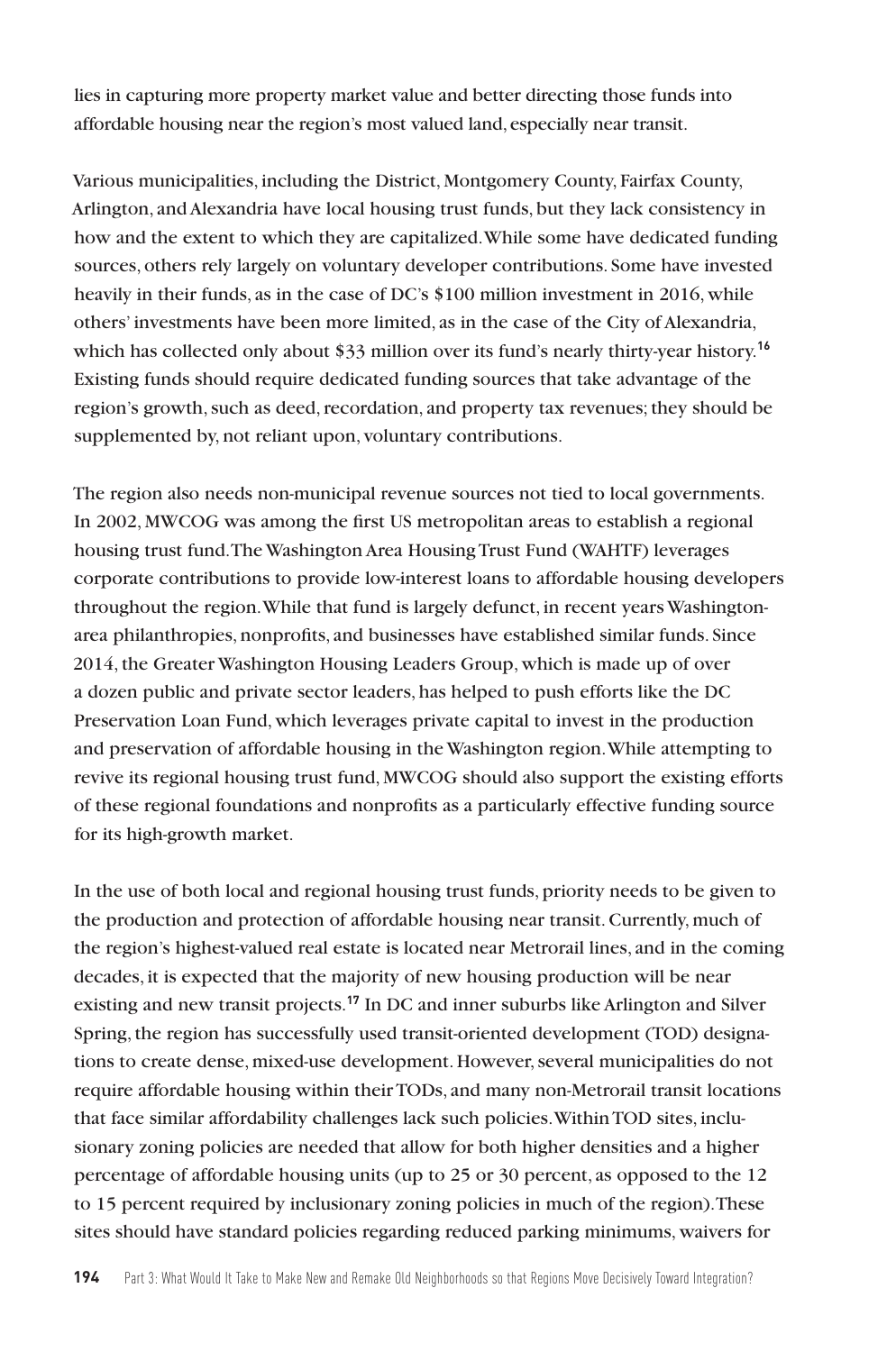historic preservation standards, and streamlined permitting processes to reduce the cost of affordable housing production. While inclusionary zoning has been a tough sell outside of the most progressive municipalities in the region, the protection of affordable housing near transit is a widely recognized regional goal. *Region Forward*, the region's 2010 vision plan produced by a coalition of local governments, includes the goal of having at least 80 percent of new or preserved affordable units located near critical transit nodes. Designated areas should include not only neighborhoods near Metrorail lines, but also other forms of transit, such as the Purple Line (the region's first light rail project), bus rapid transit routes, and streetcar lines.

Common standards for TOD sites should give attention to a range of housing needs, including workforce housing and housing for the region's most disadvantaged households. Priority for both rental and ownership opportunities in TOD sites should be given to residents seeking to live close to their work, not only to reduce transit times and costs, but also to increase the percentage in low-income residents downtown and in areas west of the city where most jobs are currently located. Given the severe shortage of units for the very-low-income residents of the region and the paucity of public housing units and rental vouchers, standards also need to include a percentage of units for those whose incomes fall below inclusionary zoning levels (i.e., 15 to 30 percent of AMI).

#### **Encouraging Diverse and Dense Suburban Neighborhoods**

While protecting existing affordable housing units and producing new housing near transit can significantly increase regional affordable housing, there are a number of suburban neighborhoods that fall outside of these areas. To promote more inclusion in these neighborhoods requires strategies focused on increasing the density and diversity of the existing housing stock, such as streamlined accessory dwelling unit (ADU) provisions, more mixed-use and higher density zoning policies near existing commercial and transit corridors, and strategies to reinvest in declining inner-ring suburban housing.

Many municipalities and counties, such as the District, Montgomery County, Arlington, and Fairfax County, have existing ADU policies that allow by-right small dwelling units on existing single-family lots. Such policies, however, contain different provisions across municipalities and are often too onerous to provide a reliable source of affordable housing units.**<sup>18</sup>** Existing policies need more standardized and streamlined provisions (such as for permitting requirements) and incentives for owners to take advantage of these provisions. The city of Santa Cruz, California, for example, waives development fees and offers low-cost construction loans for ADUs that are made available to low- and very-low-income households. They also subsidize ADU construction and education programs, offer expedited permitting, exempt ADU dwellings from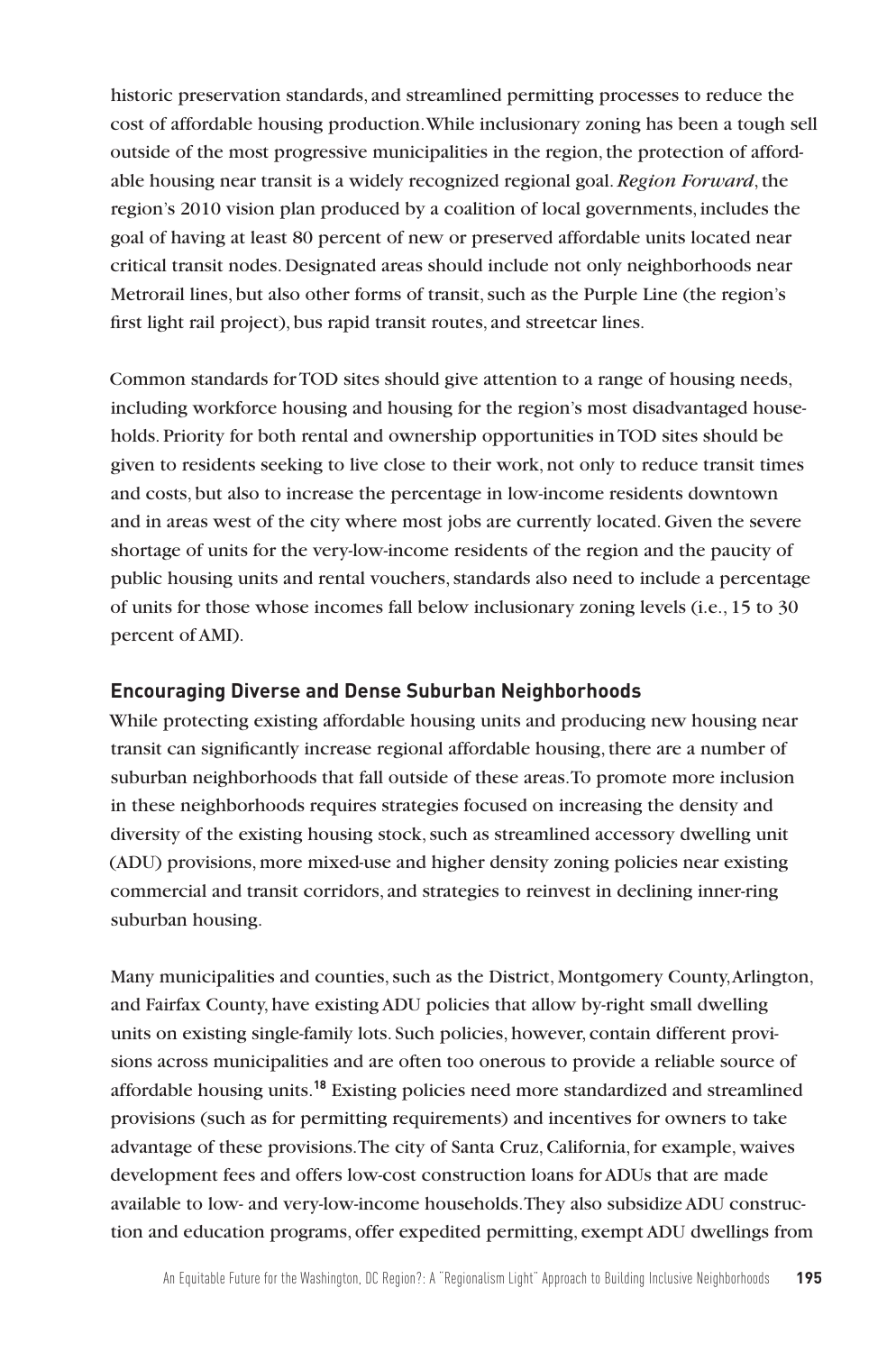certain parking requirements, and have modified setback requirements in single-family zones to encourage ADU construction.

Even with coordinated ADU policies and incentives in place, however, if they are not required by zoning, many suburban neighborhoods will likely continue to shirk their responsibility to contribute to the region's affordable housing challenges. *Region Forward*'s designation of Regional Activity Centers, areas currently targeted by local comprehensive plans for future employment and housing growth, provides a starting point for more aggressive zoning changes, including those that can make room for more mid-rise, multi-unit, and clustered housing in existing low-density suburban areas.**<sup>19</sup>** Montgomery County's Moderately Priced Dwelling Unit (MPDU) program, its inclusionary zoning program that has been in place since 1978, provides a model for mixing different unit sizes and housing densities in architecturally compatible ways.

It is also important to recognize that many inner suburbs facing decline already have a fairly dense supply of "missing middle" housing built in the post-war period.**<sup>20</sup>** Communities such as Langley Park in Prince George's County are struggling with rising costs associated with aging housing and infrastructure as well as increasing poverty rates, but often lack the policy tools and fiscal resources needed address these challenges.**<sup>21</sup>** In the 1990s, to revitalize its older suburbs, Baltimore County established a new county office that issued homeowner and business assistance loans, redeveloped town centers, and invested heavily in infrastructure.**<sup>22</sup>** Washington-area counties could establish similar revitalization programs that leverage their strong tax base and target communities most in need. When combined with strict code enforcement policies that hold developers accountable for maintaining high standards of housing, county governments can help to both stem the forces of inner-ring decline and invest in the revitalization of these communities.

## **Breaking through the East-West Divide with Regional Fair-Share Policies**

One of the primary challenges of neighborhood equity and inclusion in the Washington, DC region is the stark difference between communities in its eastern and western sections. The lack of regional approach to tackling this divide leads to government inefficiencies, exacerbates income and racial inequality, and contributes to a lack of affordable housing.**<sup>23</sup>** However, the region has a history of working together to address housing issues and a platform upon which to build coordinated regional approaches to issues like homelessness and housing vouchers.

In March 2015, the District, Montgomery County, and Prince George's County announced plans to work together to end homelessness in the region. In doing so, government leaders committed to addressing issues of affordable housing, workforce development, economic development, and supportive services. While the details of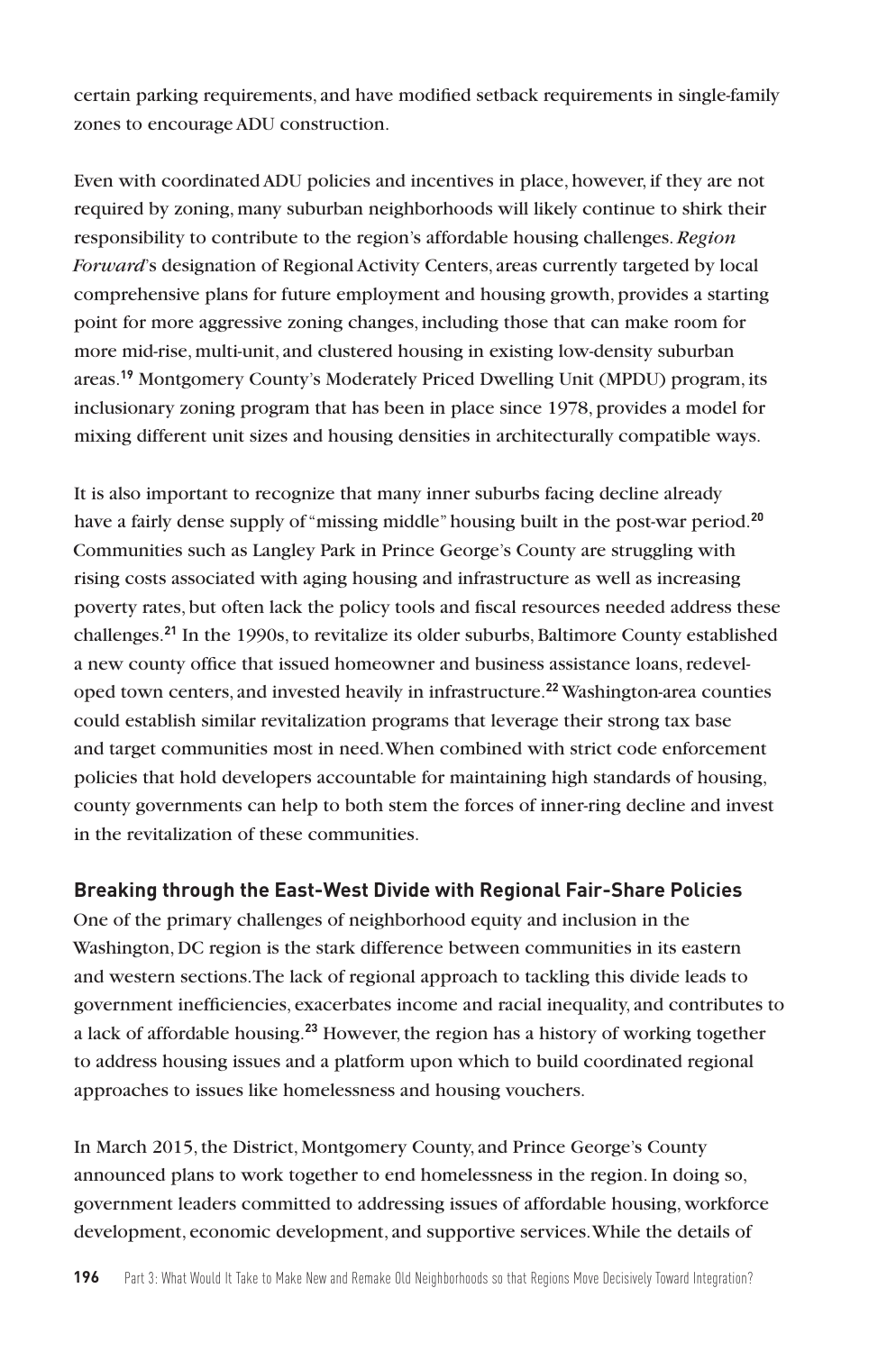this partnership are still being hammered out, it marks an important step towards a regional and multi-sectoral approach to homelessness. To be effective, this partnership should include more regional jurisdictions, set specific goals and targets, and identify funding sources for specific programs. Previous studies have, for instance, pointed to the need for more permanent supportive housing and rapid-rehousing programs, increased subsidized housing for extremely low-income residents, and job training for low-skilled and low-wage workers.**<sup>24</sup>** The partnership should also encourage municipalities to promote a more equitable distribution of homeless shelters and transitional housing within their jurisdictions. The District's recent efforts to distribute new homeless shelters in all wards of the city, though strongly resisted, shows what is possible with political will.

While regional fair share policies around subsidized housing are likely to face fierce opposition, there is an opportunity to make progress around the distribution and coordination of housing choice vouchers (HCVs). As Pendall's introductory essay in this volume notes, MWCOG has already begun conversations with regional stakeholders about conducting a regional Assessment of Fair Housing (AFH) that could be the basis of inter-jurisdictional cooperation on various housing policy issues, particularly HCVs. There are a range of issues that lead many voucher holders to concentrate in the region's most disadvantaged neighborhoods. These include the unequal distribution of housing vouchers, a lack of housing counseling, the willingness of landlords to accept vouchers, and limited affordable options in high-opportunity neighborhoods (i.e., those near jobs, high-performing schools, and transit).**<sup>25</sup>** Regional coordination around subsidized housing policies can address interregional mobility issues in various ways, such as by encouraging municipalities to adopt anti-source-of-income discrimination laws that prevent prospective landlords from considering a tenant's source of income. The District and several counties in Maryland have such laws, but many other municipalities and counties do not. Regional housing trust funds, DC Preservation Loan funds, or other regional sources could also be used to supplement federal vouchers to encourage residents to locate into more opportunity-rich neighborhoods.

#### **CONCLUDING THOUGHTS**

There are many challenges in implementing such an ambitious agenda for neighborhood racial and economic inclusion. Primary among them is stimulating the cooperation needed to make it happen, especially given the fragmented structure of municipal governance and land use authority. However, the Washington region is not as fragmented as many areas of the country, and many of the decisions related to housing policy are made at the county level. Further, the region has a strong track record and framework for collaboration. MWCOG convenes regional leaders on a monthly basis who have found common ground on plans for transportation, economic development, and the environment. Housing is always among the toughest issues to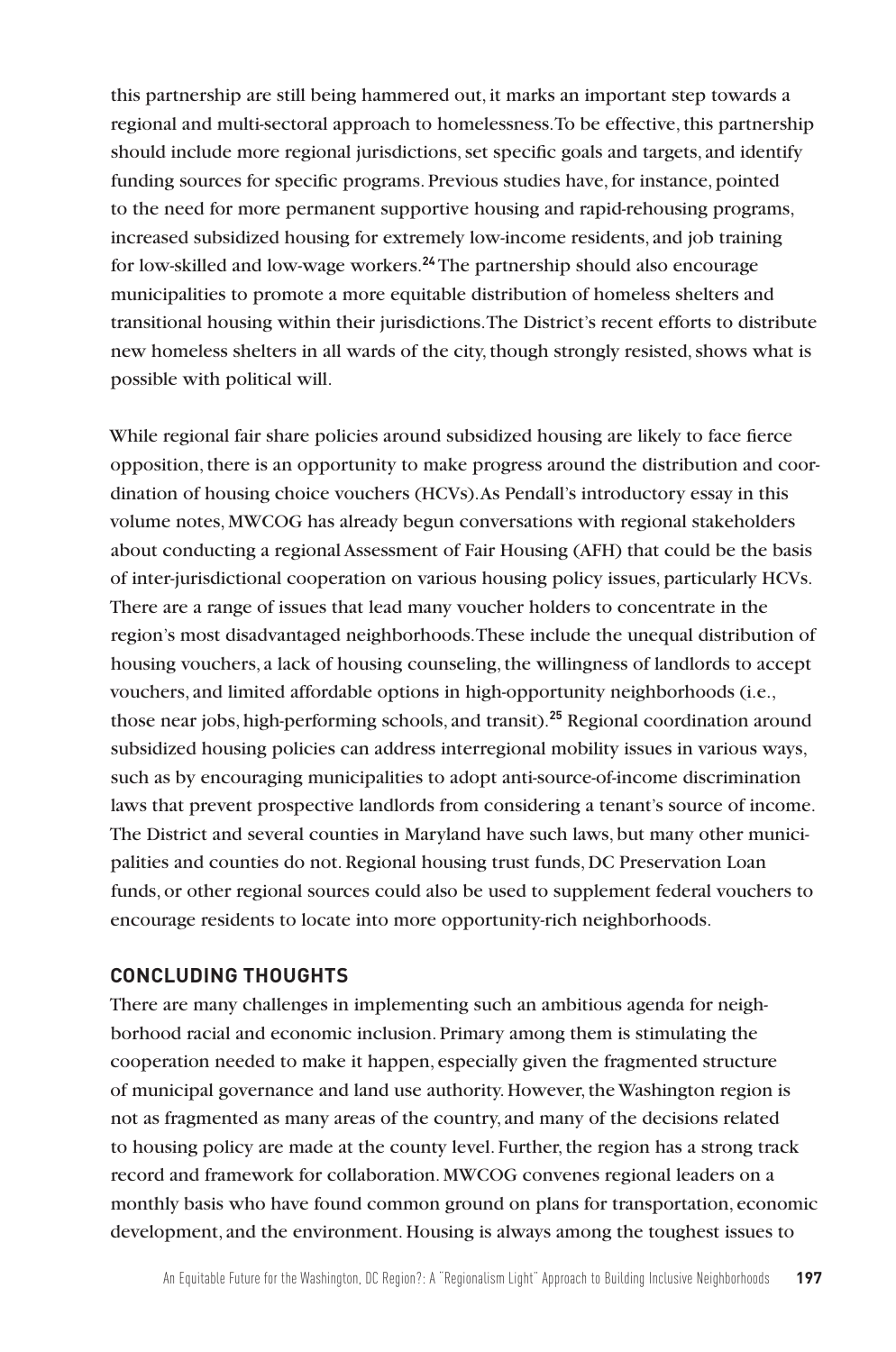tackle regionally, but MWCOG already collects and shares affordable housing data and best practices, develops strategic partnerships among municipalities to promote affordability, and monitors the region's progress on creating and preserving affordable housing. Developing a housing plan and a more inclusive decision-making process could push housing issues forward on the regional front, while continuing to make progress in local communities.

A regional housing plan will help municipal leaders formulate shared goals and keep them on track to meeting them. An effective plan would contain specific local housing targets for production and preservation, with regional equity as a core planning principle. It would also specify regular monitoring and evaluation procedures and mechanisms to hold municipalities accountable for contributing to the goals. The *Region Forward* plan, which includes affordable housing goals, has already set the stage for such a plan. If completed, MWCOG would need greater authority to see that the plan's goals were met. In California, metropolitan planning organizations are required to create regional housing needs and allocation plans that are used to direct state housing funding. Similarly, MWCOG should be charged with distributing funds from its renewed regional housing trust or the DC Preservation Loan funds to meet plan goals.

To be effective, such a plan must also broaden the base of decision-making beyond local officials. Business leaders, housing advocates, nonprofit and for-profit developers, housing authorities, tenant organizations, and landlords all need to be at the planning table to generate buy-in and a willingness to work toward common goals. It also needs to be informed by the input of diverse local communities. Generating meaningful community engagement in regional plans is difficult, but can be effective when it relies on the efforts of organizations that have a foothold in the communities and can reach disadvantaged populations.**<sup>26</sup>** Outreach should aim to educate the public on issues of regional equity and affordability as well as to foster open dialogue about critical housing issues. Finally, planners and local policymakers need to be accountable for translating community feedback into plans and policies. A regional housing advisory committee made up of advocates and residents from across the region could advise planners on engaging diverse communities and ensure that their voices are reflected in the plan.

Such an ambitious agenda will not arise overnight. However, it is possible to start small and make steady progress. Building a broader table for coordinated regional planning by convening more diverse stakeholders around affordable housing issues, creating more common language around existing policies, and expanding existing regional collaborations, such as those around homelessness, are some potential areas to begin. In the longer term, these small steps can build support for larger regional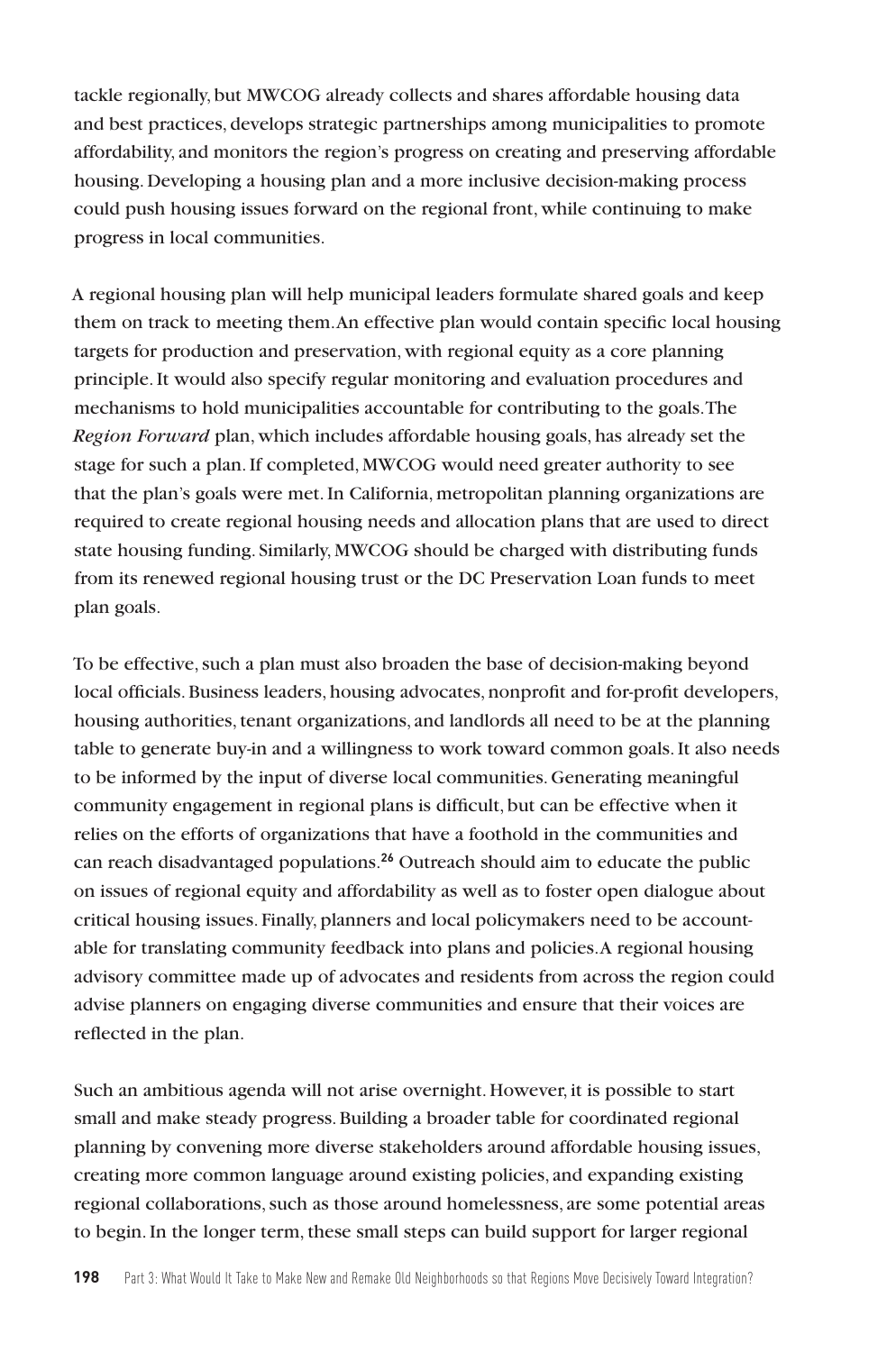actions. Battles over issues such as increasing densities in the region's suburbs, inclusionary zoning in TOD sites, and adoption of anti-source-of-income discrimination laws will take more time, the cooperation of multiple sectors, and lot of political will. Municipalities that have already shown a willingness to adopt affordable housing policies, such as the District and Montgomery County, need to provide leadership for these longer-term efforts. By working together to leverage new funding sources, create programmatic efficiencies, and adopt coordinated policies, they can demonstrate success and set the framework for broader regional cooperation.

The Washington, DC region currently has some of the most progressive policies in the nation for building more inclusive and diverse neighborhoods. Despite its complex and layered governance structures, it has managed to achieve an exceptional level of coordination on a number of issues, and many other regions around the US look to it as an example of what is possible. However, it cannot continue to claim leadership on these issues if political, business, and community leaders are not willing to invest in the regional infrastructure it has already built and also to look for new and creative ideas that will contribute to further progress.

### **Bibliography**

- Berube, Alan. 2012. "Where the Grads Are: Degree Attainment in Metro Areas." The Brookings Institution, May 31. http://www.brookings.edu/blogs/the-avenue/ posts/2012/05/31-educational-attainment-berube
- Blumenthal, Pamela, John McGinty, and Rolf Pendall. 2016. *Strategies for Increasing Housing Supply in High-Cost Cities: DC Case Study*. Washington, DC: Urban Institute.
- Brookings Institution Center on Urban and Metropolitan Policy. 1999. *A Region Divided: The State of Growth in Greater Washington, DC.* Washington, DC: The Brookings Institution.
- Chapman, Hilary. 2016. *Homelessness in Metropolitan Washington.* Washington, DC: The Metropolitan Washington Council of Governments.
- City of Alexandria. 2016. *The City of Alexandria's Housing Trust Fund: From the 1980s to Today.* Alexandria, VA: City of Alexandria, Office of Housing, April.
- Coalition for Nonprofit Housing and Economic Development. 2012. *A Decade of Progress: Investing in Lives and Neighborhood through the Housing Production Trust Fund*. Washington, DC: Coalition for Nonprofit Housing and Economic Development.
- Finio, Nicholas, Willow Lung-Amam, Brandon Bedford, Gerrit Knaap, Casey Dawkins, and Eli Knaap. Forthcoming. *Towards an Equitable Region: Lessons from*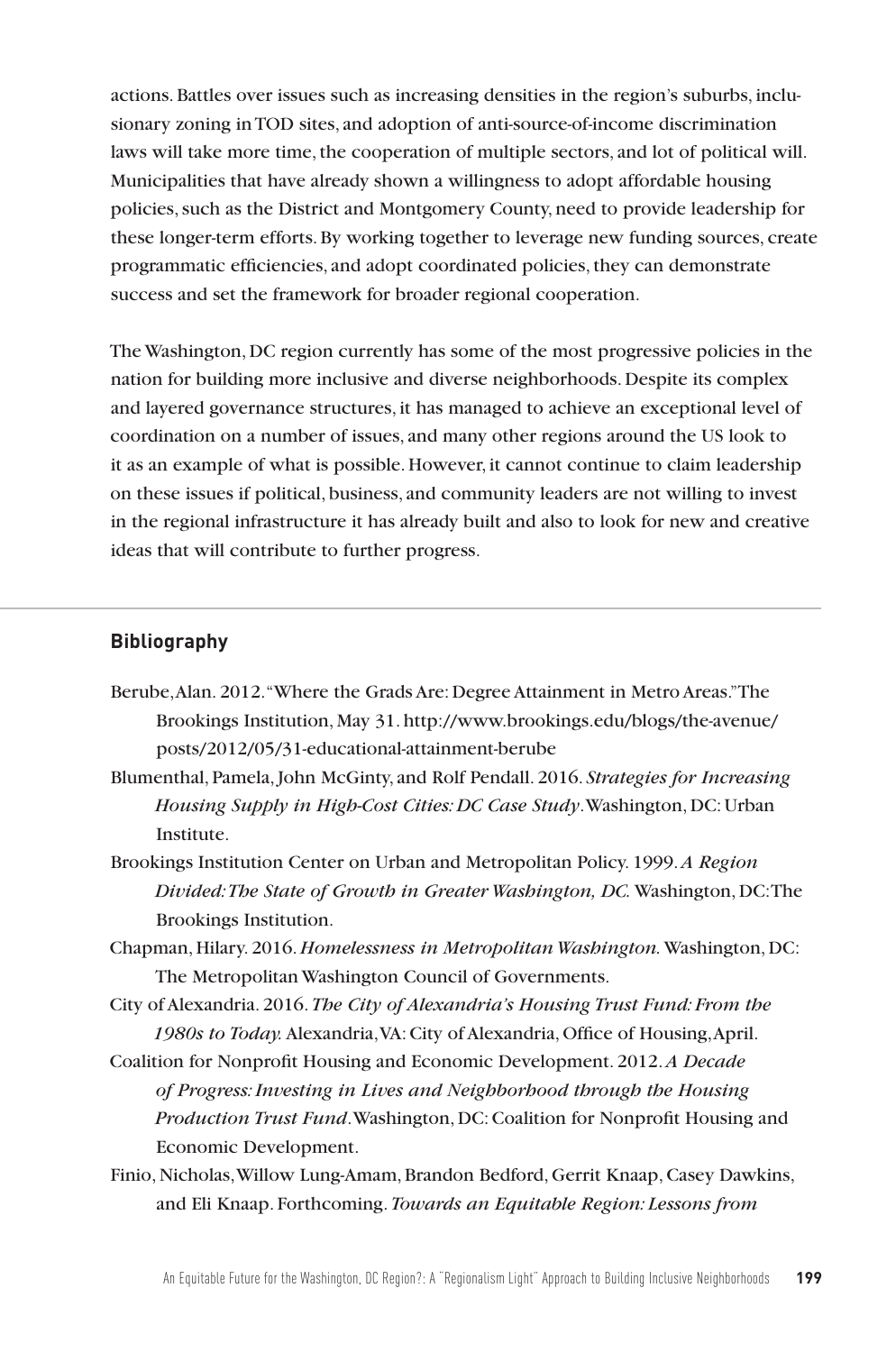*Baltimore's Sustainable Communities Initiative*. Report to the Enterprise Community Partners.

- Florida, Richard. "Highest Levels of Overall Economic Segregation (All Metros)." 2015. Toronto: Martin Prosperity Institute, University of Toronto. http://martinprosperity.org/content/highest-level-of-overall-economic-segregation-all-metros/
- Gallaher, Carolyn. 2016. *The Politics of Staying Put: Condo Conversion and Tenant Right-to-Buy in Washington, DC*. Philadelphia: Temple University Press.
- Hanlon, Bernadette, John Rennie Short, and Thomas J. Vicino. 2010.*Cities and Suburbs: New Metropolitan Realities in the US.* Oxford: Routledge.
- Hendey, Leah, Peter A. Tatian, and Graham MacDonald. 2014. *Housing Security in the Washington Region.* Washington, DC: Urban Institute and the Metropolitan Washington Council of Governments.
- Howell, Kathryn. 2014. *Accessing Opportunity: Housing Choice Vouchers and Affordable Housing in the Washington, DC Region*. Arlington, VA: George Mason University School of Public Policy, Center for Regional Analysis.
- Hyra, Derek. 2014. "The Back-to-the-City Movement: Neighbourhood Redevelopment and Processes of Political and Cultural Displacement." *Urban Studies* 52, no. 10: 1753–73.
- Lovells, Hogan, Laura Biddle, Meghan Edwards-Ford, Joanna Huang, Deepika Ravi, Lisa Strauss, and Mary Anne Sullivan. 2014. *Unfulfilled Promises: Affordable Housing in Metropolitan Washington.* Washington, DC: Washington Lawyers' Committee for Civil Rights and Urban Affairs.
- Lung-Amam, Willow, Casey Dawkins, Zorayda Moreira, Gerrit-Jan Knaap, and Alonzo Washington. 2017.*Preparing for the Purple Line: Affordable Housing Strategies for Langley Park, Maryland.* College Park, MD: National Center for Smart Growth Research and Education and CASA de Maryland.
- Lung-Amam, Willow, Katrin B. Anacker, and Nicholas Finio. 2016. "Worlds Away in Suburbia: The Changing Geography of High-Poverty Neighborhoods in the Washington, DC Metro." Paper presented at the Association of American Geographers, annual meeting, San Francisco, April.
- Marchio, Nick, and Alan Berube. 2015. *Benchmarking Greater Washington's Global Reach: The National Capital Region in the World Economy.* Washington, DC: The Brookings Institution.
- Parolek, Daniel. 2015. *Missing Middle Housing: Responding to the Demand for Walkable Urban Living.* Berkeley: Opticos Design. http://missingmiddlehousing. com/wp-content/uploads/2015/04/Missing-Middle-Housing-Responding-to-the-Demand-for-Walkable-Urban-Living-by-Daniel-Parolek.pdf (accessed March 20, 2016)
- Rivers, Wes. 2015. *Going, Going, Gone: DC's Vanishing Affordable Housing.*  Washington, DC: DC Fiscal Policy Institute.